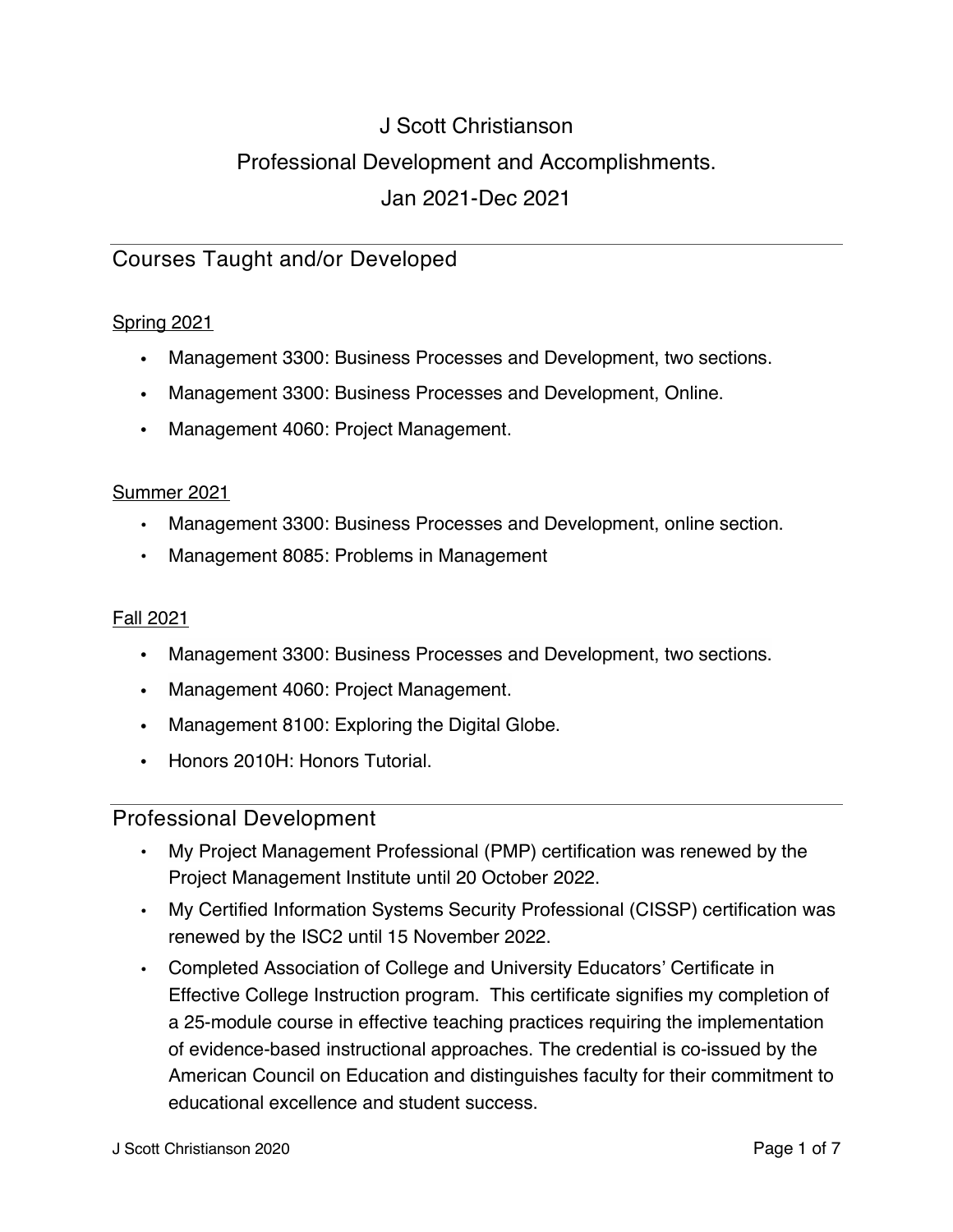- Completed FBI InfraGuard Blockchain for Critical Infrastructure Protection Certificate Program, which was comprised of four courses and an exam:
	- o BLK-101 Fundamentals of Blockchain: Origin, Nature and Architecture
	- o BLK-102 Blockchain Infrastructure, Weaponization and Policy
	- o BLK-103 Introduction to Digital Assets
	- o BLK-104 Introduction to Smart Contracts
	- o BLK-Exam Blockchain for Critical Infrastructure Protection
- Attended the EMTech Digital Conference (March 23th to March 26<sup>th</sup>).
- ! Attended a number of shorter workshops and virtual conferences
	- o Quarterly Threat Brief: Cyber Threats to Third Party Service Providers, Its Evolution and What We Can Do About It, FBI Infraguard, Jan 13<sup>th</sup> (1.5) hours).
	- o Project Management International "PMs in the AM: Status Report Hacks for R/Y/G and % Complete for PMS," February 8th (1 hour).
	- o Project Management International "PMs in the AM: Earned Value Management Reporting," March 8th (1 hour).
	- o Enabling Autonomous Cybersecurity, MIT Technology Review, March 22<sup>nd</sup> (2 hours).
	- o Ensuring the Resilience of the U.S. Electric Grid: General Wesley Clark and Dr. Bri-Mathias Hodge, March 30<sup>th</sup> (2 hours).
- Completed Edge Impulse Embedding Machine Learning Course, an online noncredit course authorized by Edge Impulse and offered through Coursera (Credential ID: H7J9H2TKBJV7).

Professional and Community Involvement, Presentations, Publications

## Presentations at College/University Events.

- Presented "What to expect when you teach with Trulaske Abroad" to our faculty as part of International Week on March 8<sup>th</sup>, 2021.
- Presented "Borders of the Internet" during Business Week. April 26<sup>th</sup>, 2021.
- Presented "Cryptocurrency: The Future of Money?" with Matteo Binfare to students and faculty in the College of Business, November 10<sup>th</sup>, 2021.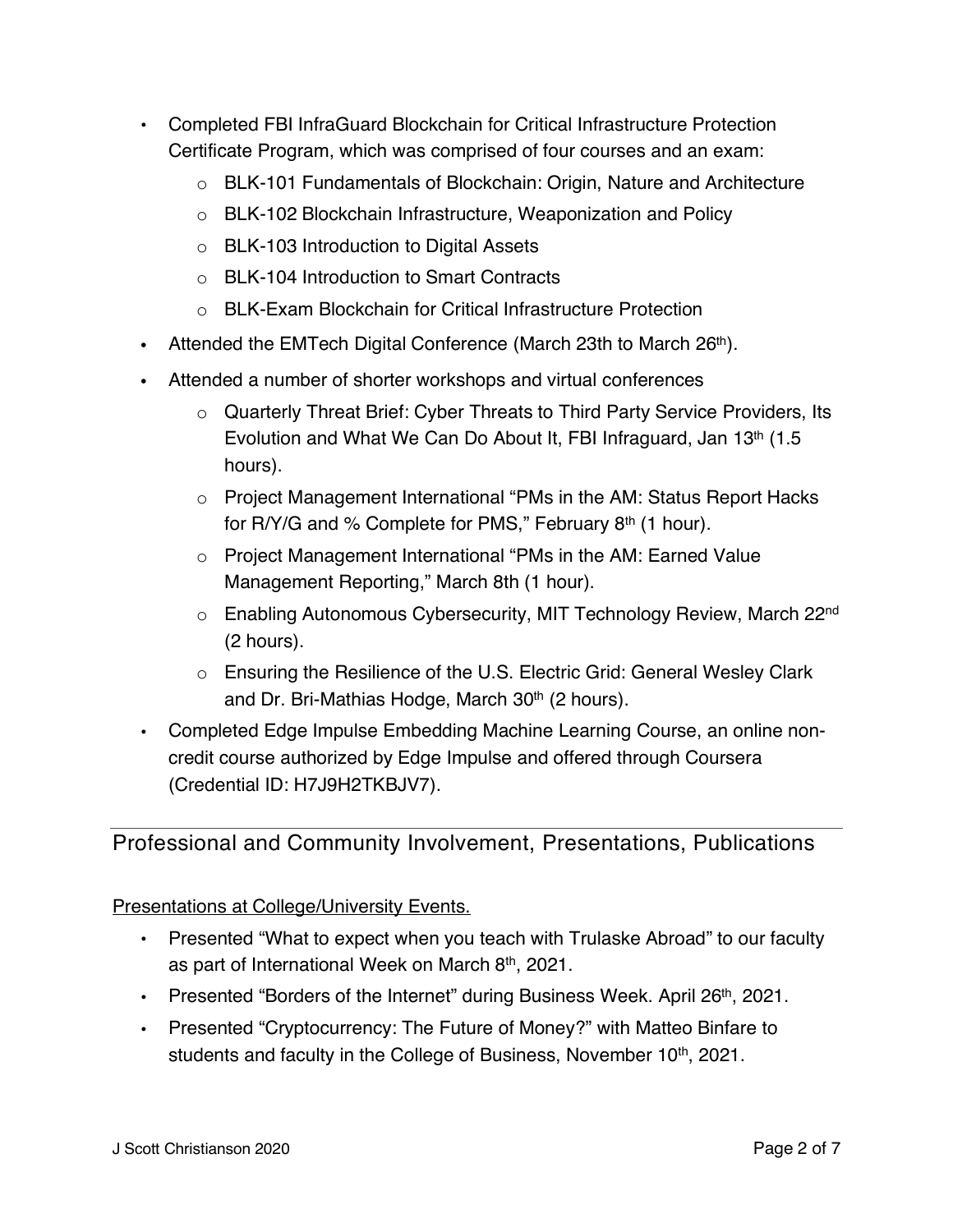#### Presentations in Outside Events

- ! Presented "Homes, Smart Farms, Smart Cities and the Internet of Things" to the Boone County Extension Council on February 27, 2021.
- Presented "Meet the Learning Machine" to the Osher Institute on April  $6<sup>th</sup>$ , 2021.
- Presented "How Artificial Intelligence is transforming our world" to the Centre for Entrepreneurship and Innovation at the University of Western Cape, on April 7<sup>th</sup>, 2021.
- ! Presented "Blockchains and Project Management, are they connected?" for the Local PMI Chapter's "PMs in the AM" series, April 13th, 2021.
- Provided an introduction to the film "Coded Bias" at Ragtag Cinema, on April 21<sup>st</sup> and 22nd, 2021.
- Presented "Welcome to the project, Alexa" for the Local PMI Chapter's "PMs in the AM" series, May 11th, 2021.
- ! Presented "Minecraft for Scrum" for the Local PMI Chapter's "PMs in the AM" series, June 8th, 2021.
- Presented "The Blockchain Game and the Wild West of Cryptocurrency" to the Osher Institute on June 15, 2021.
- ! Presented "Smart Homes, Smart Farms, Smart Cities and the Internet of Things" for the Local PMI Chapter's "PMs in the AM" series, July 13<sup>th</sup>, 2021.
- Presented "5G, Blockchain, and Self-driving Cars" to the Centre for Entrepreneurship and Innovation at the University of Western Cape, on July 14th, 2021.
- Presented "Artificial Intelligence Applications" at the Local Sunrise Rotary meeting, August 6th, 2021.
- ! Presented "Smart Homes, Smart Farms, Smart Cities, and the Internet of Things" to the Centre for Entrepreneurship and Innovation at the University of Western Cape, on Oct  $6<sup>th</sup>$ , 2021.
- ! Presented "Deepfakes and the future of content creation" at a Masterclass for the Allan Gray Orbis Foundation, on Oct 14th, 2021.
- ! Presented "Learning to Play the Blockchain Game" as a Masterclass for Sri Lanka's First Blockchain Summit, on November 28th, 2021.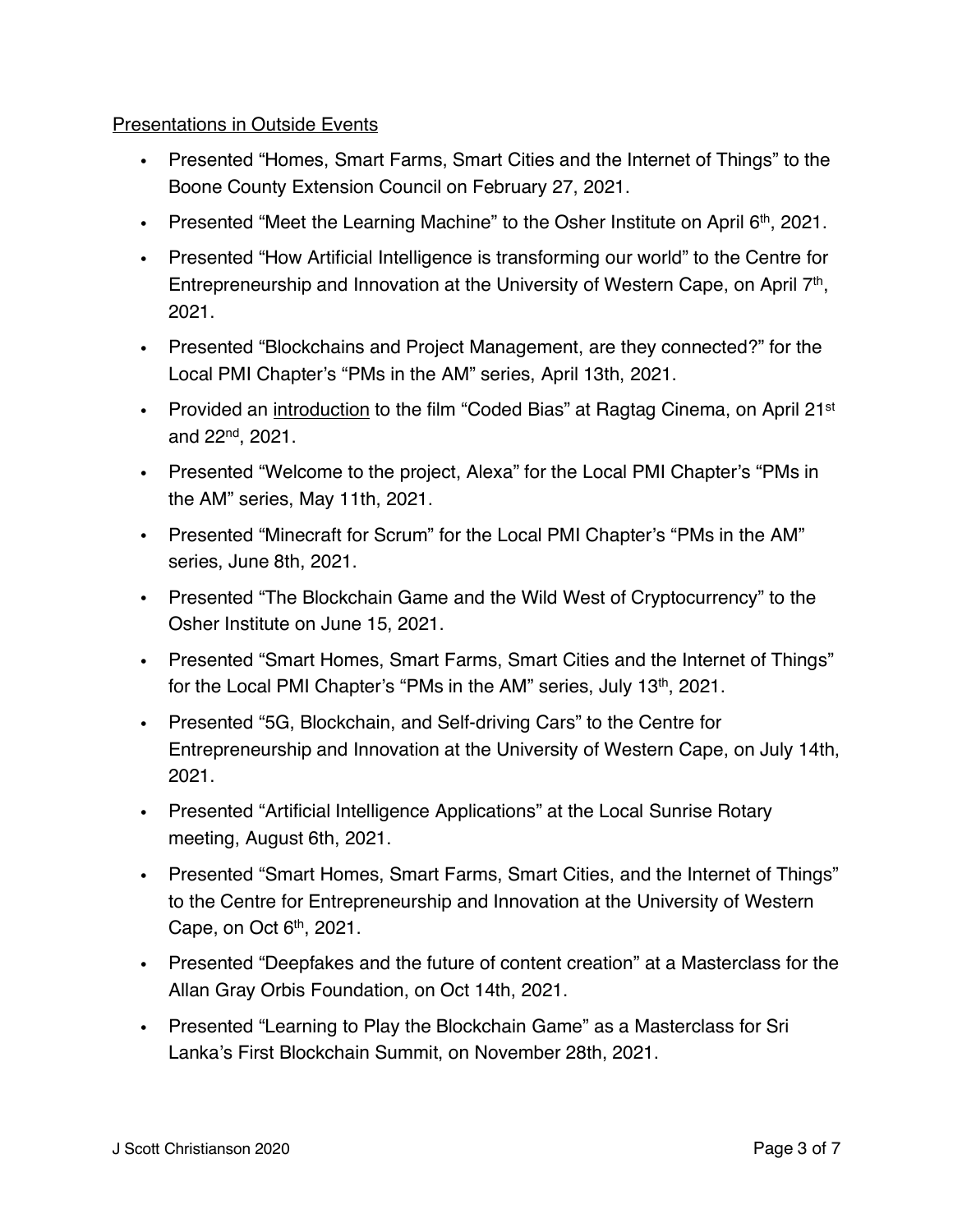#### Media Mentions

- Quoted in several articles, including:
	- . MU researchers explore sci-fi classics in 'Science on Screen.' (2021, March 23).
	- MU and AT&T collaboration brings 5G technology to campus. (2021, March 24).
	- . More Lessons on How Emojis Can Make Your Team More Collaborative. Bloomberg Businessweek (2021, April 16).
	- . Ragtag Cinema launches first year of Science on Screen, a series that fuses movies with scientific questions. The Maneater (2021, April 22).
	- ! Renewables: Buyer Beware. Electrical Construction & Maintenance (2021, July 6).
	- Letter: The techno-utopian myth needs a reality check. Financial Times (2021, September 1).
	- . Letter: Don't give space billionaires control over internet services. Financial Times (2021, December 9).
	- MU professors predict the future of cryptocurrency. Columbia Missourian (2021, December 23).
- . Appeared on The Paul Pepper radio program discussing Artificial Intelligence / Entrepreneurial topics.
	- Adversarial Networks. (2021, Jan 7).
	- AI and Space. (2021, March 5).
	- . Al is seeping into our lives. (2021, April 30).
	- . AI and Assisted Technologies (2021, July 14)
	- AI and Deepfakes (2021, Sept 24)
	- AI and Creativity (2021, Nov 19)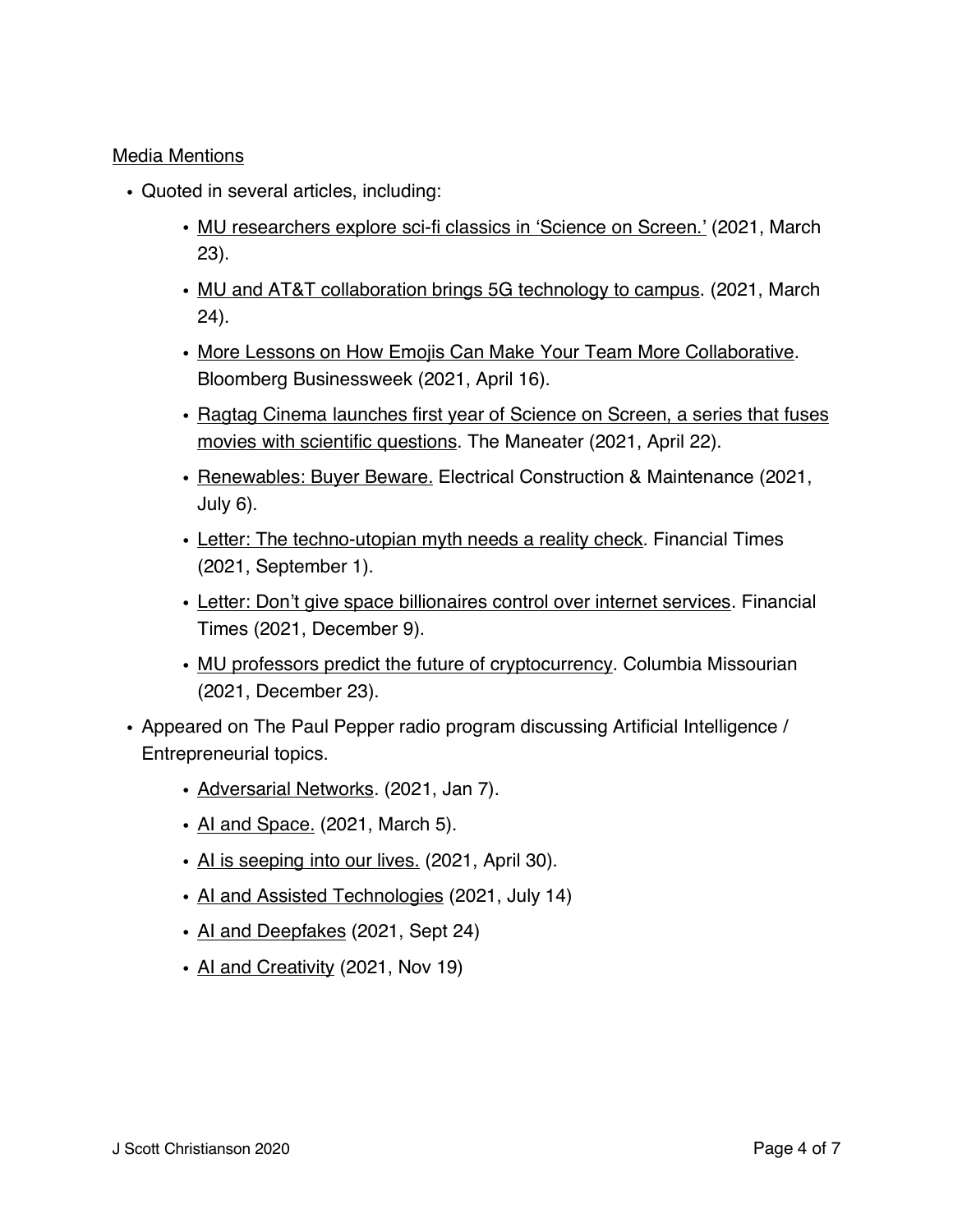- Appeared on various podcasts:
	- ! Cameron Journal Podcast, a podcast the world around us. I talked about AI regulation and how AI is used by social media. (2021, Jan 11).
	- . The Scott Stokely Podcast, a podcast exploring various topics. I talked about the latest development in AI and Machine Learning (2021, Jan 14).
	- . The Mark Struczewski Podcast, a podcast that helps people perform at an optimum level in our distracted world. This was a guest appearance of Mark with my MGMT 3300 Class. (2021, Jan 30).
	- . The Customer Discovercast, a podcast is aimed at helping founders build products that people want and providing expertise from founders who have done so successfully. (2021, Feb 7).
	- ! The Awfully Irish Podcast, a general discussion podcast. I talked about Artificial intelligence and how it may affect our future. (2021, Mar 5).
	- The Future of Development Podcast, a podcast featuring industry-leading guests in Construction, Technology, and Development. (2021, Mar 10).
	- . Tech Leader Talk Podcast. I talked about Leveraging Open Source Hardware To Test New Ideas (2021, June 30).
	- Law, The Universe, And Everything Podcast, a show featuring leaders from the fields of law, business, sports, and medicine. I talked about the Future Of Education, And Tech Innovation (2021, July 1).
	- . Every Breath Counts: Will Artificial Intelligence (AI) Save or End the World? (2021, Dec 21).
	- . The Open Highway: Bitcoin? Algorithms? NFTs? WTF Are They?? (2021, Dec 11).
	- Grow Money Business: Central Bank Digital Currency, Dangers & Possibilities with J Scott Christianson (2021, Dec 15).
	- Give you the biz w J Scott Christianson (2021, Dec 19).
	- The Optimal Life with Nate Haber: J. Scott Christianson and Our Artificially Intelligent Future (2021, Dec 20).
	- Dr. D's Social Network Podcast: The Current and Future Impact of Deep Fakes (2021, Dec 26).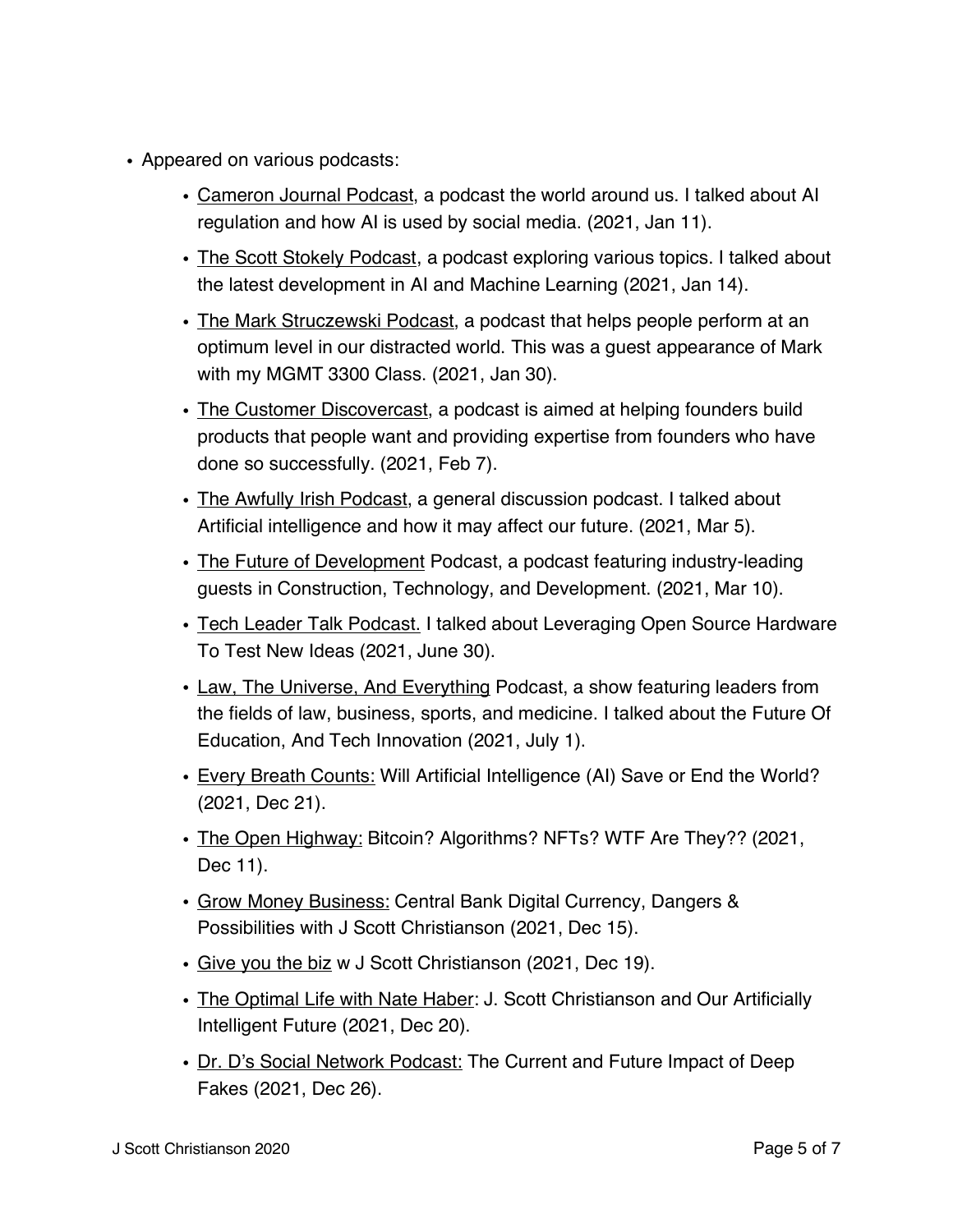#### Guest Lectures

• Guest Lecturer: "The Blockchain Game" in MU's Accounting 8437-01, April 6th, 2021.

#### Conference Presentations/Articles

- J Scott Christianson. NFT Art Investments: An Evolution in Kind and in Contract. Investments & Wealth Institute Monitor. May/June 2021
- ! Zamora, O., Christianson, J. S., & Khvorost, T. (2021, June 22). COVID Realities in Higher Education: Review and Evidence from Ukraine. Presented at DisCo 2021: Active Learning in Digital Era: How Digital Tools promote a Conscious, Open-minded, Creative and Social-Oriented Thinking, Prague, Czech Republic.

## Service to the College/University

- ! Serve on the Management Department Promotion and Tenure Committee, August 2021-May 2022.
- ! Serve as the Faculty Advisor for the Mizzou Society of Sales Engineers (2021 present).
- ! Presidential Engagement Fellow, 2020-2021 cohort. The Presidential Engagement Fellows program was established to share research accomplishments with the citizens of Missouri in their communities, to make personal connections, and deliver on the mission to disseminate and apply knowledge for the benefit all Missourians.
- ! Served as a reviewer for student applications to the Entrepreneur Quest (EQ) program (Oct 2021).
- ! Served as a Judge for TigerHacks, Mizzou's largest programming competition. Nov 7th, 2021.
- ! Serving as an outside member committee for Leonardo Montes (Romance Languages and literatures) Ph.D. comprehensive exams committee (Advisor is Dr. Mamadou Badiane).